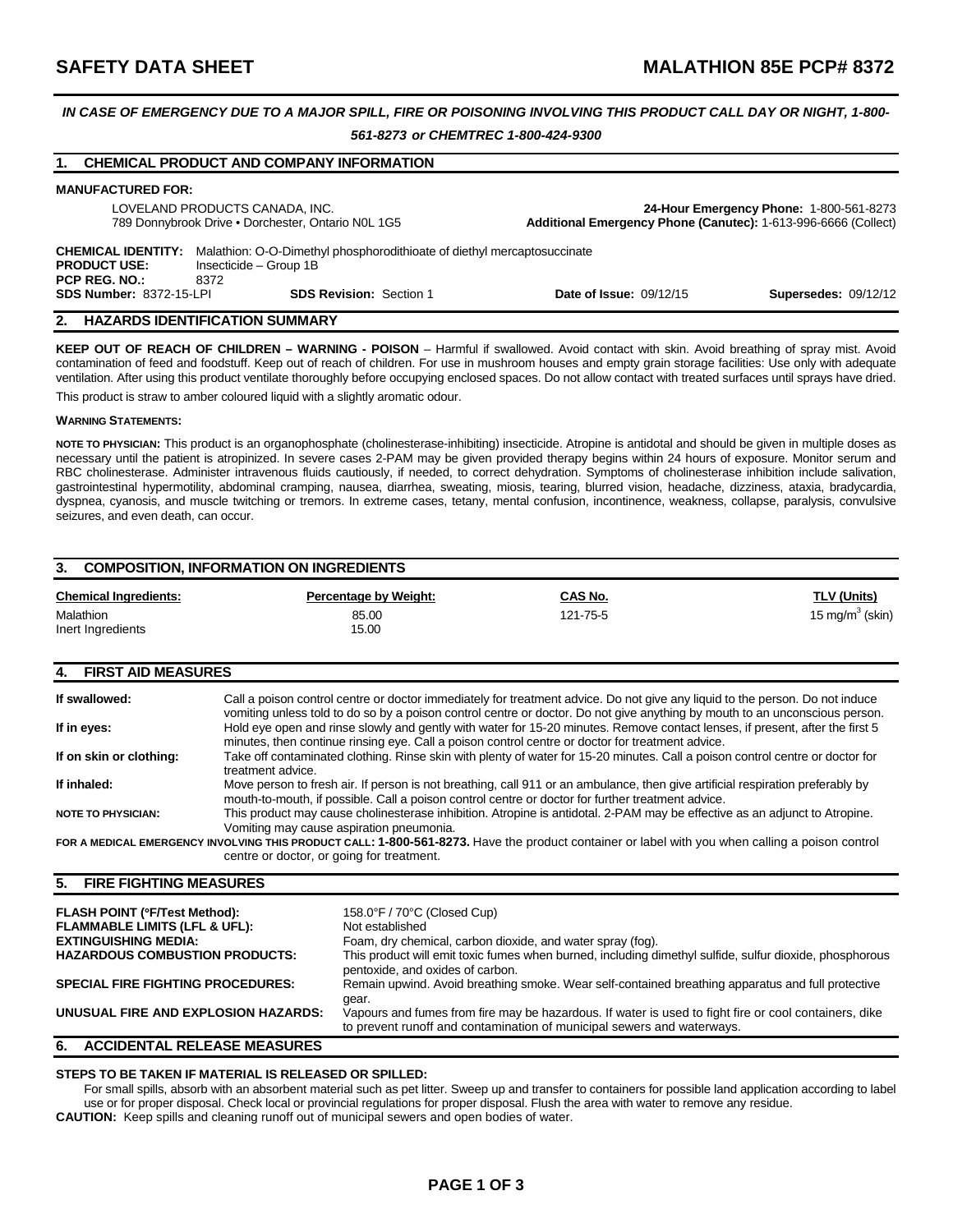### **7. HANDLING AND STORAGE**

**HANDLING:** Wash hands before eating, drinking, chewing gum, using tobacco or using the toilet. Remove clothing immediately if pesticide gets inside. Then wash thoroughly and put on clean clothing. Remove PPE after handling this product. Wash the outside of

gloves before removing. As soon as possible, wash thoroughly and change into clean clothing. **STORAGE:** Store in a cool, dry place. Keep pesticide in original container. Not for use or storage in or around the home. KEEP AWAY FROM CHILDREN. Do not store diluted spray. Do not store near heat or open flame. Do not contaminate water, food, or feed by storage or disposal.

**Personal Protective Equipment: Applicators and other handlers must wear:** long sleeved shirt and long pants, chemical-resistant gloves, such as barrier laminate, butyl rubber, nitrile rubber or Viton®, shoes plus socks, and protective eyewear. Follow manufacturer's instructions for cleaning and maintaining PPE. If no instructions for washables, use detergent and hot water. Keep and wash PPE separately from other laundry.

#### **8. EXPOSURE CONTROLS / PERSONAL PROTECTION**

**ENGINEERING CONTROLS:** Not normally required.<br> **RESPIRATORY PROTECTION:** Not normally required.

**RESPIRATORY PROTECTION:** Not normally required, if vapors or mists exceed acceptable levels, wear a NIOSH approved pesticide respirator.<br>**EYE PROTECTION:** Chemical goggles or shielded safety glasses. Chemical goggles or shielded safety glasses. **SKIN PROTECTION:** Wear protective clothing: long-sleeved shirts and pants, shoes with socks. Wear chemical-resistant gloves.

Malathion  $15 \text{ mg/m}^3$  (skin)

**OSHA PEL 8 hr TWA ACGIH TLV-TWA** 1 mg/m<sup>3</sup>**IV**\*

### **9. PHYSICAL AND CHEMICAL PROPERTIES**

**APPEARANCE AND ODOUR:** Colourless to amber liquid with an aromatic solvent odour. **SOLUBILITY:** Emulsifies **SPECIFIC GRAVITY (Water = 1):** 1.2 g/ml **BULK DENSITY:** 1.2 kg/L **pH:** Not established **VAPOUR PRESSURE:** 3.4 x 10<sup>-6</sup> mm Hg @ 25°C (77°<sup>O</sup>F)<sup>\*</sup> **PERCENT VOLATILE (by volume): 27.5%** 

BOILING POINT: 156-157°C / 312.8-314.6°F \*(based on the active)<br>EVAPORATION RATE: Not established

Note: These physical data are typical values based on material tested but may vary from sample to sample. Typical values should not be construed as a guaranteed analysis of any specific lot or as specification items.

### **10. STABILITY AND REACTIVITY**

#### **STABILITY:** Stable

**CONDITIONS TO AVOID:** The active ingredient will decompose rapidly at temperatures above  $100^{\circ}$ C. **INCOMPATIBILITY:** Strong alkalis, amines, and strong oxidizing compounds. The active ingredient can corrode iron, steel, tin plate, lead and copper.

**HAZARDOUS DECOMPOSITION PRODUCTS:** Dimethyl sulfide, sulfur dioxide, oxides of carbon, and phosphorous pentoxide from combustion.

**HAZARDOUS POLYMERIZATION:** Will not occur.

### **11. TOXICOLOGICAL INFORMATION**

**Acute Oral LD<sub>50</sub> (rat):** 5500 mg/kg (Technical) **Acute Dermal LD<sub>50</sub> (rabbit) :** > 2000 mg/kg (Technical) **Eye Irritation (rabbit):** Slight irritation (Technical) **Eye Irritation (rabbit):** Slight irritation (Technical) **Eye Irritation (rabbit):** Slight irritation (Technical) **Inhalation LC50 (male rat):** 1.51 mg/L (4 hr, nose only) (Technical). **Skin Sensitization (Guinea Pig):** Not a sensitizer (Technical). **Carcinogenic Potential:** Nothing listed in OSHA, NTP, IARC, or ACGIH.

### **12. ECOLOGICAL INFORMATION**

This pesticide is toxic to fish, aquatic invertebrates, and aquatic life stages of amphibians. For terrestrial uses, do not apply directly to water, or to areas where surface water is present or to intertidal areas below the mean high water mark. Do not contaminate water when disposing of equipment wash waters. This product is highly toxic to bees exposed to direct treatment on blooming crops or weeds. Do not apply this product or allow it to drift to blooming crops or weeds if bees are visiting the treatment area.

### **13. DISPOSAL CONSIDERATIONS**

Do not reuse containers for any purpose. This product is acutely hazardous. Container is recyclable, and is to be disposed of at a container collection site. Contact your local dealer/distributor for the location of the nearest collection site. Before taking container to the collection site: Triple or pressurerinse the empty container, adding the rinsate to the spray tank. Make the empty container unsuitable for further use. If there is no container collection site in your area, dispose of the container in accordance with provincial requirements. For information on disposal of unused, unwanted product, contact the manufacturer or the provincial regulatory agency. Do not contaminate water, food, or feed by storage or disposal.